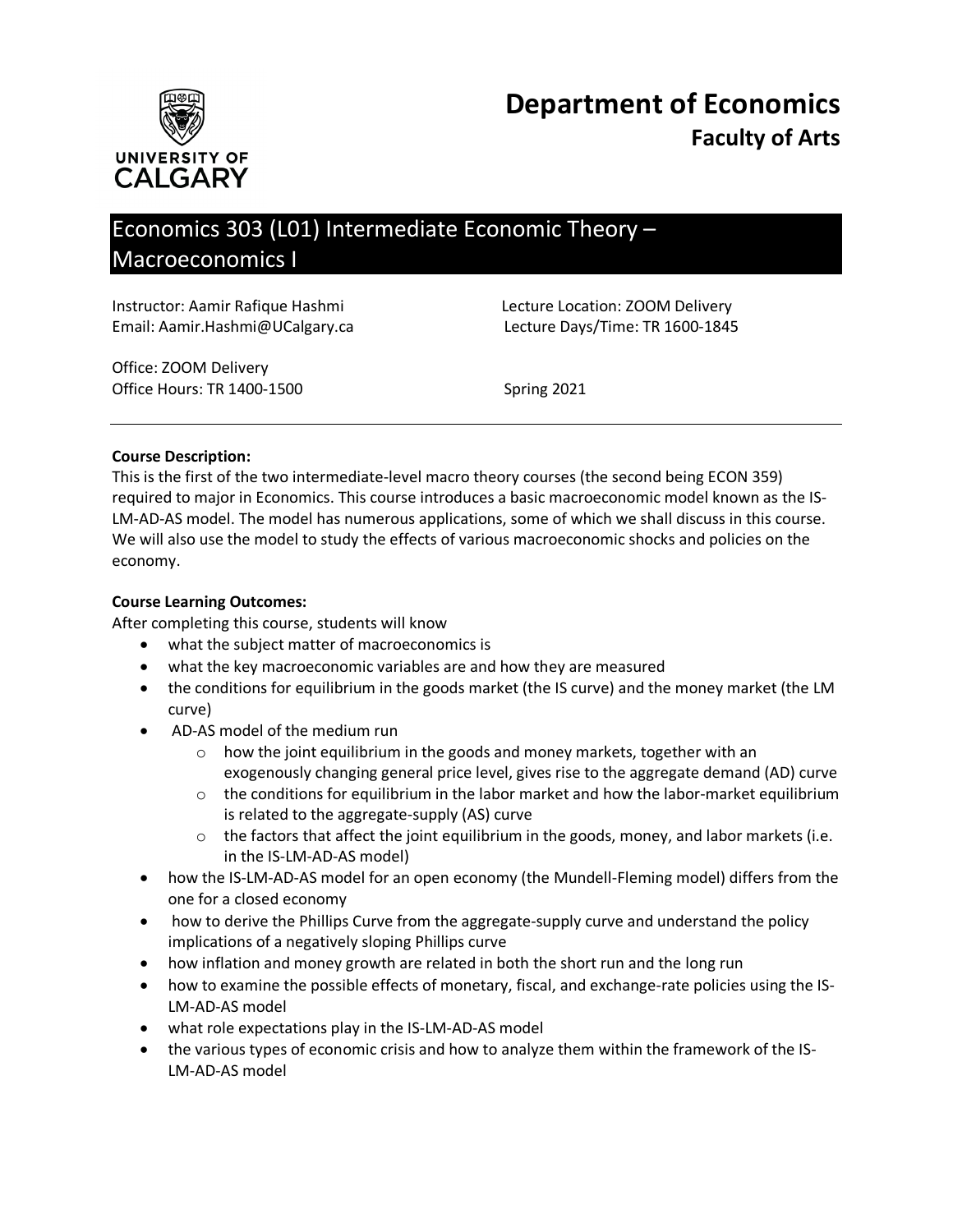# **Course Outline:**

- 1. The Goods Market (chapter 3)
- 2. Financial Markets (chapter 4)
- 3. Goods and Financial Markets: The IS-LM Model (chapter 5)
- 4. Openness in Goods and Financial Markets (chapter 6)
- 5. The Goods Market in an Open Economy (chapter 7)
- 6. Open-Economy IS-LM Model (chapter 8 and instructor's notes)
- 7. The Labor Market (chapter 9)
- 8. The Basic AD-AS Model (chapter 10)
- 9. The AD-AS Model: Liquidity Trap and Supply Shocks (chapter 11)
- 10. The Phillips Curve (chapter 12)
- 11. Inflation, Economic Growth and Money Growth (chapter 13)

## **Prerequisites/corequisites:**

*Economics 201 and 203; and 3 units from Mathematics 249, 265 or 275.*

**Required Textbook(s):** None

**Recommended Textbook(s):** Blanchard, Olivier, and David Johnson. 2015. Macroeconomics, fifth Canadian edition. Toronto: Pearson Canada Inc.

## **Additional Required Readings:**

These readings will be provided by the instructor on D2L.

- 1. Spilimbergo, Antonio, Steve Symansky and Martin Schindler. 2009. "Fiscal Multipliers." IMF Staff Position Note, SPN/09/11. Washington D.C., USA: The International Monetary Fund.
- 2. Bank of Canada. 2011. "Canada's Money Supply." Bank of Canada Backgrounder.
- 3. Romer, David. 2000. "Keynesian Macroeconomics without the LM Curve." Journal of Economic Perspectives, 14:2, pp. 149--169.
- 4. Bank of Canada. 2012. "The Exchange Rate." Bank of Canada Backgrounder.
- 5. Wikipedia (2019). "Dutch Disease."
- 6. Powell, James. 2005. "A History of the Canadian Dollar." Bank of Canada, pp. 66-70.
- 7. Statistics Canada. 2021. "Labour Force Survey: March 2021."
- 8. Wikipedia. 2019. "Misery Index (Economics)."
- 9. The Economist. 2019. "Economic and Financial Indicators." April 13th, p. 84.
- 10. Blinder, Alan S. 2018. "Is the Phillips Curve Dead? And Other Questions for the Fed." Wall Street Journal, Eastern Edition, New York, N.Y., 4 May 2018, A.15.
- 11. Wall Street Journal. 2018. "Was the Phillips Curve Ever a Reliable Tool?" Wall Street Journal, Eastern Edition, Letters to the Editor, New York, N.Y., 10 May 2018, A.16.
- 12. Foy, Morgan. 2019. "Is the Phillips Curve Still a Useful Guide for Policymakers?" The NBER Digest (September), National Bureau of Economic Research, p. 4.

# **Online Delivery:**

This course will be delivered online. Students are expected to be able to participate online in accordance with this Course Outline. Lectures, assignments, office hours, exams, readings, and other course material, etc. all require online access and this access is the responsibility of the student.

In order to remotely participate in online courses, students will need to have: a computer with a current and updated operating system (macOS or Windows will work with all university-supported online learning technologies), a current and updated web browser installed – the latest versions of Firefox, Safari, Chrome or Edge will help to avoid compatibility issues, secure and reliable internet, microphone / headphones, webcam (optional), scanner (or camera to scan your work).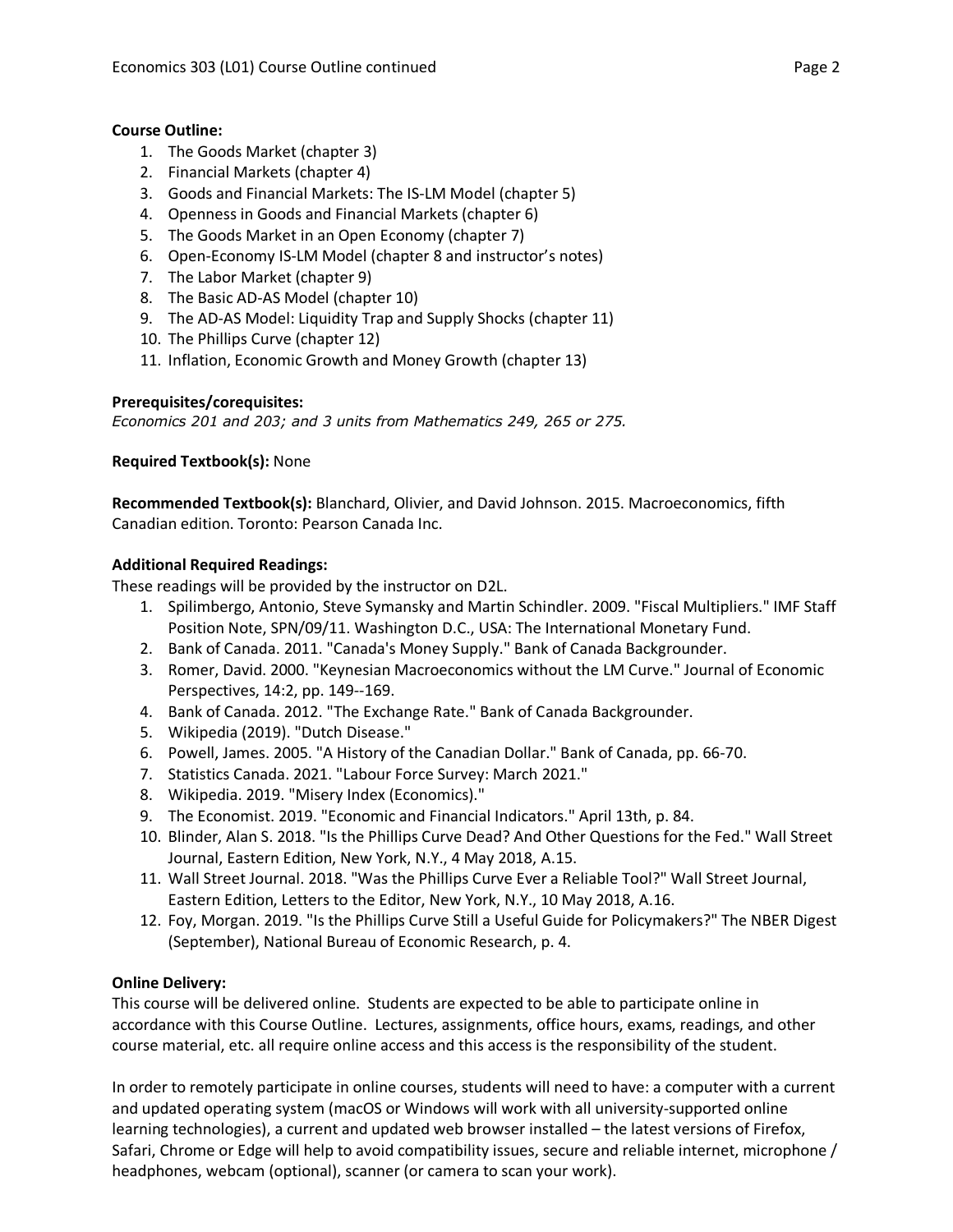## **Desire2Learn:**

This course will make use of the Desire2Learn (D2L) platform. Students who are registered in the course can log on at [http://d2l.ucalgary.ca](http://d2l.ucalgary.ca/) through their student centre. Please note that D2L features a class e-mail list that may be used to distribute course-related information. These e-mails go to your University of Calgary e-mail addresses only.

# **Lectures:**

Lectures will be delivered online at the Registrar scheduled times and delivered using ZOOM. The lectures will be recorded and subsequently posted to D2L.

## **Tutorials:**

Students are expected to attend "virtually" the tutorial sections to which they have been assigned. Tutorials will be offered online, typically using ZOOM, but can involve moderated discussion boards and curated delivery of alternative online resources. During the tutorials, the TA will discuss pre-assigned questions and additional material relevant to the course that is not covered in lectures.

## **Grade Determination and Final Examination Details:**

| FIRST MIDTERM EXAM  | 25%  |
|---------------------|------|
| SECOND MIDTERM EXAM | 25%  |
| FINAL EXAMINATION   | 50%  |
|                     | 100% |

The official grading system will be used. Se[e http://www.ucalgary.ca/pubs/calendar/current/f-1-1.html.](http://www.ucalgary.ca/pubs/calendar/current/f-1-1.html)

A passing grade on any component of the course is not required for a student to pass the course.

If a student's letter grade on the final exam exceeds their midterm(s) letter grade, the weight of the midterm(s) may be transferred to the final exam at the discretion of the instructor. The student must have written the midterm(s) or provided supporting documentation for the absence(s) such as a medical note or statutory declaration.

As per the Writing Across the Curriculum Statement in the Calendar, writing and grading thereof will be a factor in the evaluation of student work. [See https://www.ucalgary.ca/pubs/calendar/current/e-](https://www.ucalgary.ca/pubs/calendar/current/e-2.html)[2.html.](https://www.ucalgary.ca/pubs/calendar/current/e-2.html)

Both midterm exams will be take-home exams designed and intended to be completed in 75 minutes. The exams will be CLOSED book. The exams will be available on D2L. Student will download the exam from D2L, complete the exam, scan it, and submit using Dropbox in D2L. Student will have 50% extra time to complete the exam, at a time of their choosing, within a 24-hour period determined by the instructor.

The final examination will be take-home, comprehensive, and scheduled by the Registrar. Students will download the exam from D2L, complete the exam, scan it, and submit using Dropbox in D2L. Student will have 50% more time to complete the exam, at a time of their choosing, within the 24-hour period that begins 24 hours before the end date of the Registrar's scheduled final exam for this course. The exam is designed and intended to be completed in two hours. The exam will be CLOSED book.

All other course components will also be accessed, submitted, and returned through D2L.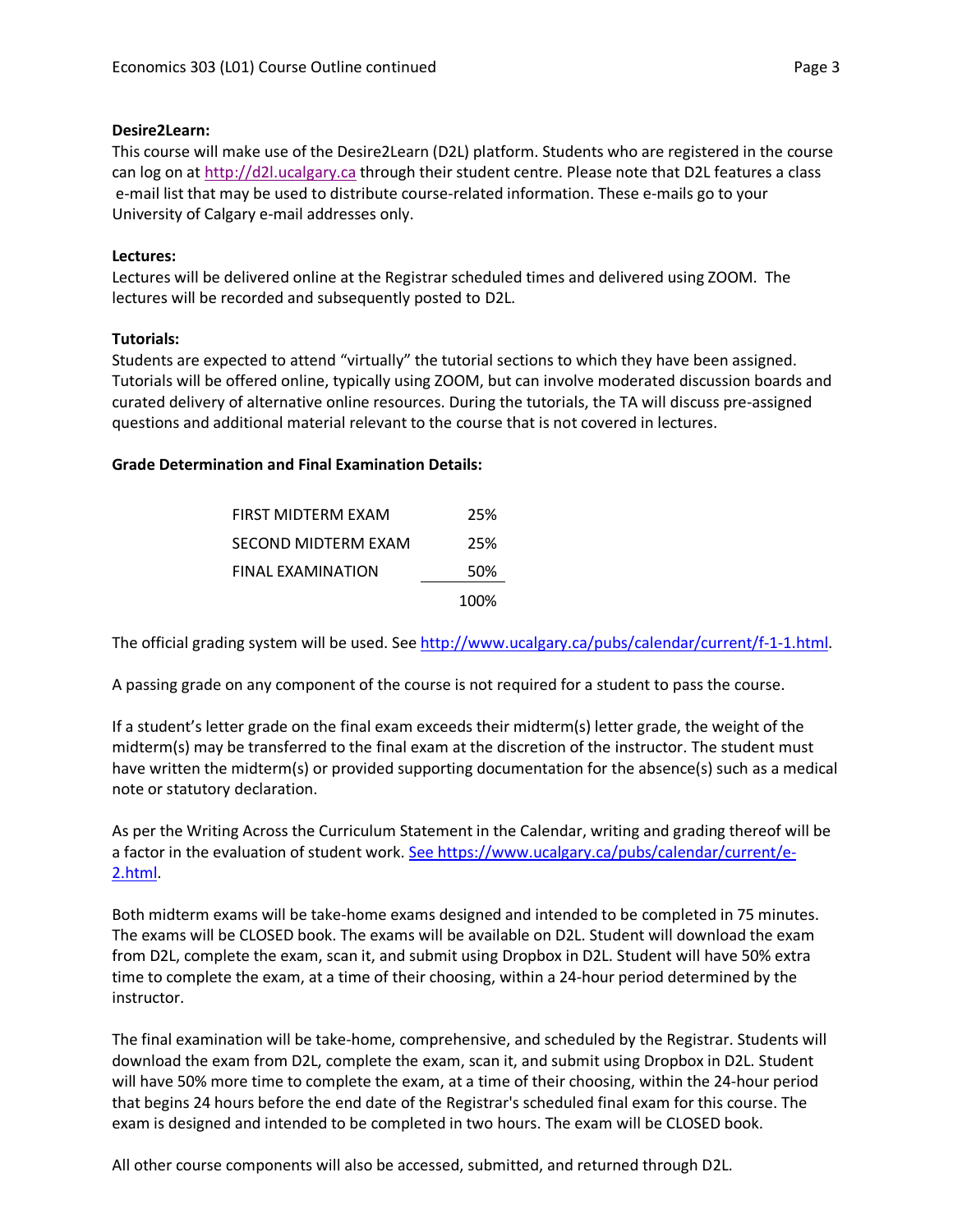If a student cannot write their final exam on the date assigned by the Registrar's Office, they need to apply for a deferred exam [https://www.ucalgary.ca/pubs/calendar/current/g-6.html.](https://www.ucalgary.ca/pubs/calendar/current/g-6.html) Under no circumstance will this be accommodated by the Department.

Tests and exams WILL NOT involve multiple choice questions and / or fill-in-blank questions.

The exact date for the in-class midterm will be announced at least one week in advance.

THERE WILL BE NO MAKEUP OR DEFERRED QUIZZES/TESTS/EXAMS under any circumstances, nor may the quizzes/tests/exams be written early. Students unable to write the quizzes/tests/exams because of documented illness, family emergency, religious observance, or university-sanctioned event will have the weight shifted to the final examination; otherwise a grade of zero will be assigned.

## **Reappraisal of Grades and Intellectual Honesty:**

*For Reappraisal of Graded Term Work, see Calendar I.2* <http://www.ucalgary.ca/pubs/calendar/current/i-2.html>

*For Reappraisal of Final Grade, see Calendar I.3* <http://www.ucalgary.ca/pubs/calendar/current/i-3.html>

#### **ACADEMIC MISCONDUCT**

Academic Misconduct refers to student behavior that compromises proper assessment of students' academic activities and includes: cheating; fabrication; falsification; plagiarism; unauthorized assistance; failure to comply with an instructor's expectations regarding conduct required of students completing academic assessments in their courses; and failure to comply with exam regulations applied by the Registrar.

Student committing academic misconduct during the final exam will not receive a passing grade for the course.

For information on the Student Academic Misconduct Policy, Procedure and Academic Integrity, please visit[: https://www.ucalgary.ca/pubs/calendar/current/k-3.html](https://www.ucalgary.ca/pubs/calendar/current/k-3.html)

#### **Academic Accommodations:**

Students seeking an accommodation based on disability or medical concerns should contact Student Accessibility Services. SAS will process the request and issue letters of accommodation to instructors. Students who require an accommodation in relation to their coursework based on a protected ground other than disability should communicate this need in writing to their Instructor. The full policy on Student Accommodations is available at

[https://www.ucalgary.ca/legal-services/university-policies-procedures/accommodation-students](https://www.ucalgary.ca/legal-services/university-policies-procedures/accommodation-students-disabilities-procedure)[disabilities-procedure](https://www.ucalgary.ca/legal-services/university-policies-procedures/accommodation-students-disabilities-procedure)

## **Freedom of Information and Protection of Privacy (FOIP) Act:**

Personal information is collected in accordance with FOIP. Assignments can only be returned to the student and will be accessible only to authorized faculty and staff. For more information, see <https://www.ucalgary.ca/legal-services/access-information-privacy>

## **Internet and Electronic Communication Device information:**

The use of cell phones for any purpose in class is prohibited. Computers and tablets may be used for note taking only unless otherwise authorized by the instructor.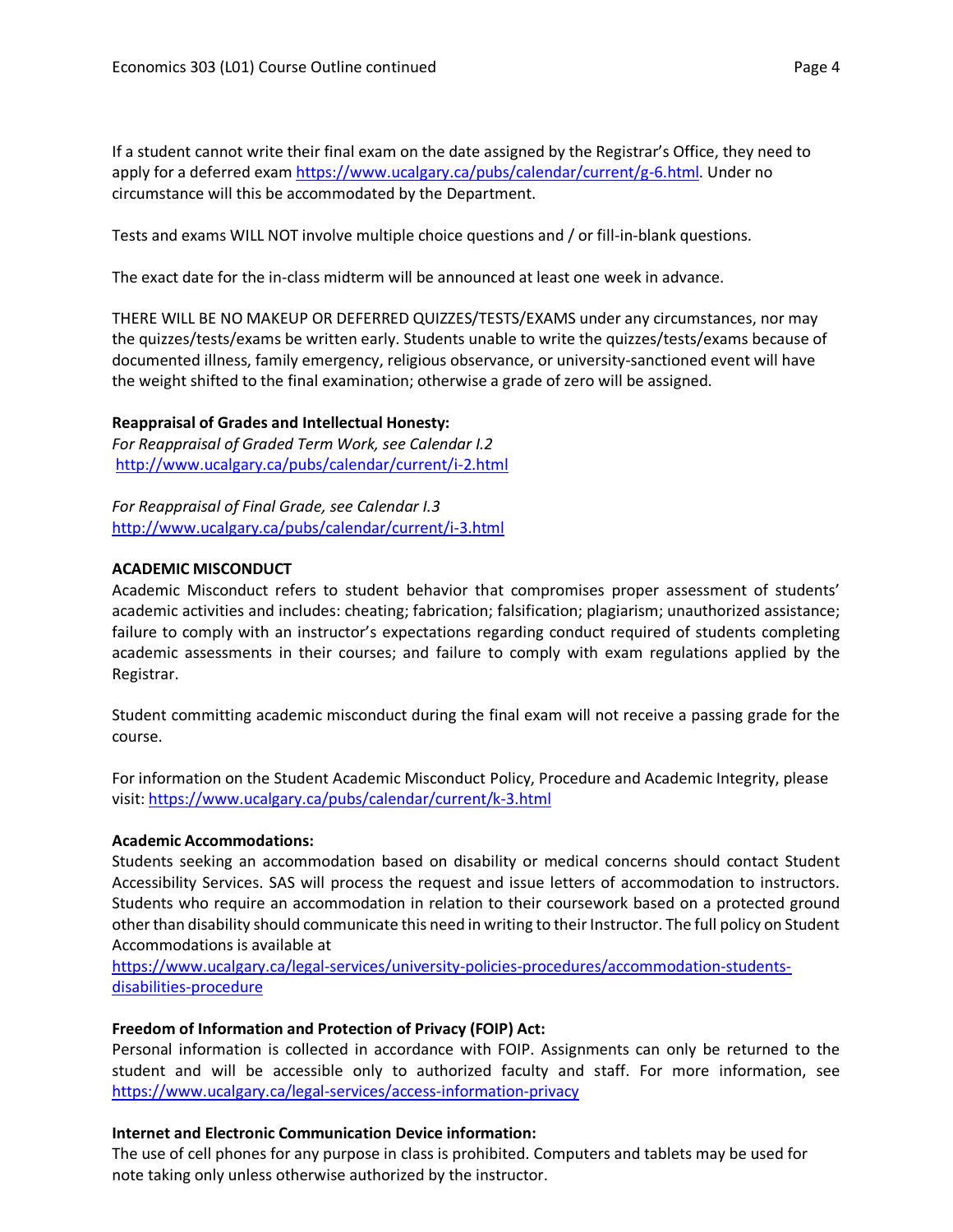## **Recording of Lectures:**

Recording of lectures is prohibited, except for audio recordings authorized as an accommodation by SAS or an audio recording for individual private study and only with the written permission of the instructor. Any unauthorized electronic or mechanical recording of lectures, their transcription, copying, or distribution, constitutes academic misconduct. See [https://www.ucalgary.ca/pubs/calendar/current/e-](https://www.ucalgary.ca/pubs/calendar/current/e-6.html)[6.html.](https://www.ucalgary.ca/pubs/calendar/current/e-6.html)

## **Copyright Legislation:**

See the University of Calgary policy on Acceptable Use of Material Protected by Copyright at [https://www.ucalgary.ca/legal-services/university-policies-procedures/acceptable-use-material](https://www.ucalgary.ca/legal-services/university-policies-procedures/acceptable-use-material-protected-copyright-policy)[protected-copyright-policy](https://www.ucalgary.ca/legal-services/university-policies-procedures/acceptable-use-material-protected-copyright-policy) Students who use material protected by copyright in violation of this policy may be disciplined under the Non-Academic Misconduct Policy.

## **Important Dates:**

Please check:<http://www.ucalgary.ca/pubs/calendar/current/academic-schedule.html>

## **Student Organizations:**

Faculty of Arts Students' Association (F.A.S.A.):

Economics Department Representative Office: SS 803, E-mail: [econrep@fasaucalgary.ca](mailto:econrep@fasaucalgary.ca) and Web: [www.fasaucalgary.ca.](http://www.fasaucalgary.ca/)

Society of Undergraduates in Economics: [https://www.ucalgarysue.com/.](https://www.ucalgarysue.com/)

Society of Undergraduates in Economics is a student run organization whose main purpose is to assist undergraduate economics students to succeed both academically and socially at the University of Calgary. Services include access to the exam bank, career events such as Industry Night and information sessions, mentorship programs, and social events for members. They invite you to join by contacting SUE at societyofundergradsineconomics@gmail.com.

# **Faculty of Arts Program Advising and Student Information Resources:**

- Have a question, but not sure where to start? The Arts Students' Centre is your information resource for everything in Arts! Drop in at SS102, call them at 403-220-3580, or email them at [artsads@ucalgary.ca.](mailto:artsads@ucalgary.ca) You can also visit the Faculty of Arts website at [http://arts.ucalgary.ca/undergraduate,](http://arts.ucalgary.ca/undergraduate) which has detailed information on common academic concerns, including program planning and advice.
- For registration (add/drop/swap), paying fees and assistance with your Student Centre, contact Enrolment Services at 403-210-ROCK [7625] or visit them in the MacKimmie Library Block.

# **Student Support and Resources:**

- See https://www.ucalgary.ca/registrar/registration/course-outlines for information on campus mental health resources, the Student Ombuds' Office, Student Success Centre, Safewalk, and Emergency Evacuation and Assembly.
- Online writing resources are available at [https://ucalgary.ca/student-services/student](https://ucalgary.ca/student-services/student-success/writing-support)[success/writing-support.](https://ucalgary.ca/student-services/student-success/writing-support)